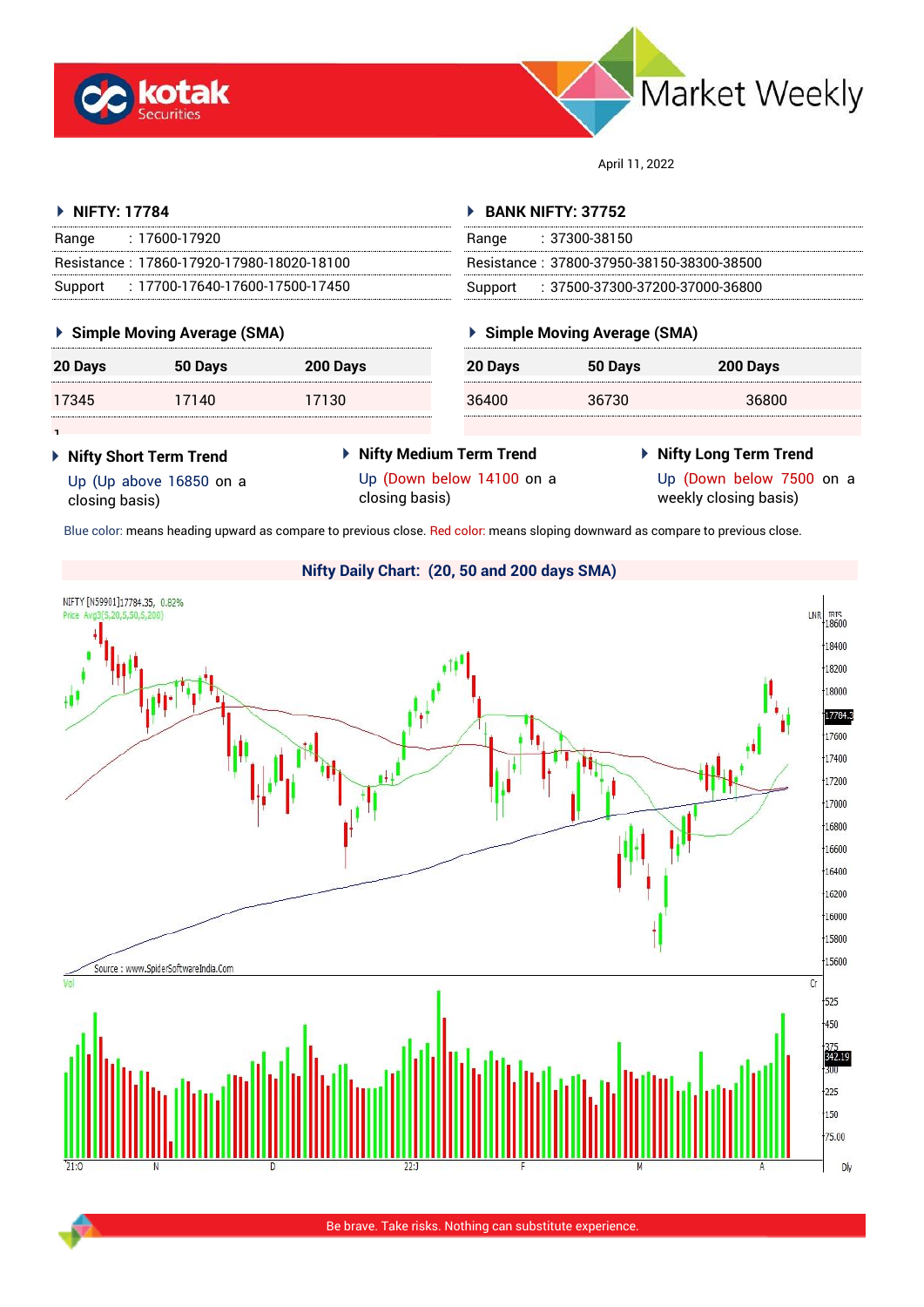#### **Market Analysis**

**Nifty/Sensex Weekly View:** Inflation concerns are rising around the world and China factory gate prices today rose higher than expected in March, underscoring price pressures affecting the world economy.

Last week, the benchmark index showed volatile activity, with the Nifty gaining 130 or 0.74 per cent and the Sensex gaining 171 points. The market opened with a gap last Monday and after a long time, it traded above 18000/60500 but improved sharply due to consistent profit booking at high levels. Eventually, however, it found support near 17600/58900 and the market rallied sharply after the RBI monetary policy. In the regions, metals and FMCG stocks showed strong buying sentiment. IT and media stocks showed profit booking. Technically, after a short-term correction to the weekly chart, the index has formed a doji candlestick formation that clearly shows the indecision between the bull and the bear. On the other hand, after the correction, the market took a close to the 10-day SMA and formed a promising reversal formation indicating that the pullback rally will continue in the near future. For bulls. 17600/58700 would be the major support zone, above which the index can reach the level of 17900-18000 / 60100-60500. Conversely, if the index manages to close below the 10-day SMA or 17600/58700, it is likely to move to 17400- 17300 / 58300-58000.

#### **RATING SCALE (PRIVATE CLIENT GROUP)**

| <b>BUY</b>             | - A condition that indicates a good time to buy a stock. The exact circumstances of the signal will be determined by the indicator that an<br>analyst is using.  |
|------------------------|------------------------------------------------------------------------------------------------------------------------------------------------------------------|
| SELL                   | - A condition that indicates a good time to sell a stock. The exact circumstances of the signal will be determined by the indicator that an<br>analyst is using. |
| <b>Stop Loss Order</b> | - An instruction to the broker to buy or sell stock when it trades beyond a specified price. They serve to either protect your profits or<br>limit vour losses   |

**FUNDAMENTAL RESEARCH TEAM (PRIVATE CLIENT GROUP)**

Head of Research Auto & Auto Ancillary Transportation, Paints, FMCG Banking & Finance shrikant.chouhan@kotak.com arun.agarwal@kotak.com [agarwal.amit@kotak.com](mailto:agarwal.amit@kotak.com) hemali.dhame@kotak.com +91 22 6218 5408 +91 22 6218 6443 +91 22 6218 6439 +91 22 6218 6433

Metals & Mining, Midcap **Pharmaceuticals** Research Associate Support Executive Research Associate jatin.damania@kotak.com [purvi.shah@kotak.com](mailto:purvi.shah@kotak.com) rini.mehta@kotak.com [k.kathirvelu@kotak.com](mailto:k.kathirvelu@kotak.com) +91 22 6218 6440 +91 22 6218 6432 +91 80801 97299 +91 22 6218 6427

**Sumit Pokharna** Pankaj Kumar Oil and Gas, Information Tech Midcap sumit.pokharna@kotak.com pankajr.kumar@kotak.com +91 22 6218 6438 +91 22 6218 6434

**Jatin Damania Purvi Shah Rini Mehta K. Kathirvelu**

**Shrikant Chouhan Arun Agarwal Amit Agarwal, CFA Hemali Dhame**

#### **TECHNICAL RESEARCH TEAM (PRIVATE CLIENT GROUP)**

**Shrikant Chouhan Amol Athawale Sayed Haider** [shrikant.chouhan@kotak.com](mailto:shrikant.chouhan@kotak.com) [amol.athawale@kotak.com](mailto:amol.athawale@kotak.com) Research Associate +91 22 6218 5408 +91 20 6620 3350 [sayed.haider@kotak.com](mailto:sayed.haider@kotak.com)

+91 22 62185498

### **DERIVATIVES RESEARCH TEAM (PRIVATE CLIENT GROUP)**

+91 79 6607 2231 +91 22 6218 5497 +91 33 6615 6273

**Sahaj Agrawal Prashanth Lalu Prasenjit Biswas, CMT, CFTe** [sahaj.agrawal@kotak.com](mailto:sahaj.agrawal@kotak.com) [prashanth.lalu@kotak.com](mailto:prashanth.lalu@kotak.com) [prasenjit.biswas@kotak.com](mailto:prasenjit.biswas@kotak.com)